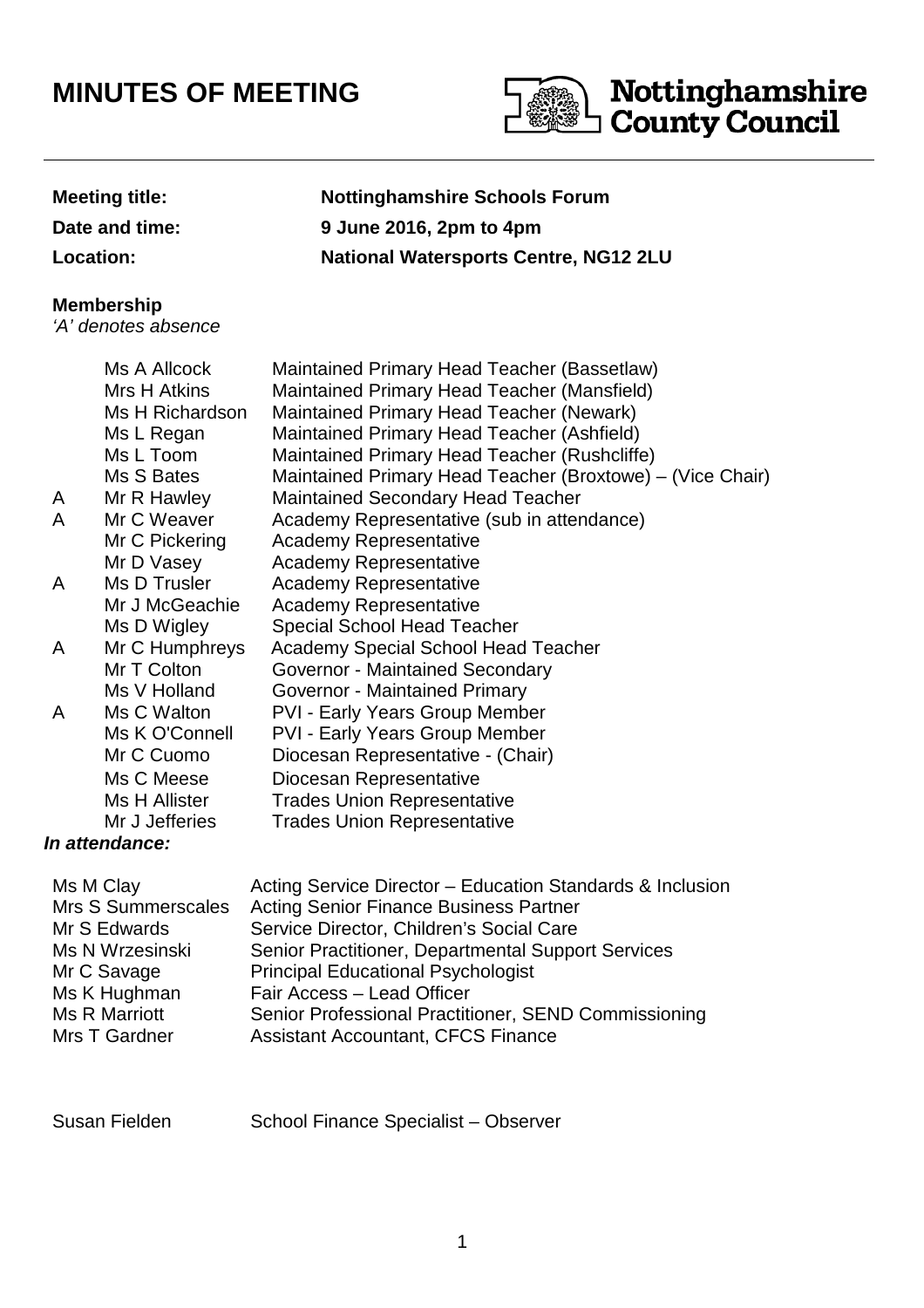|    |                                                                                                                                                                                                                                                                                                                     | <b>ACTION</b>       |
|----|---------------------------------------------------------------------------------------------------------------------------------------------------------------------------------------------------------------------------------------------------------------------------------------------------------------------|---------------------|
| 1. | Welcome                                                                                                                                                                                                                                                                                                             |                     |
|    | Carlo Cuomo welcomed all members to the meeting, introduced Susan Fielden<br>and introductions were made by Forum Members.                                                                                                                                                                                          |                     |
| 2. | <b>Apologies for absence</b>                                                                                                                                                                                                                                                                                        |                     |
|    | Apologises were received from Ryan Hawley, Craig Weaver (substitute in<br>attendance Michael Davies), Donna Trusler, and Chris Walton.                                                                                                                                                                              |                     |
| 3. | Item 3a Minutes from Forum 23rd March 2016                                                                                                                                                                                                                                                                          |                     |
|    | Item 4a - 2017 National Consultation<br>Forum members asked if they were able to receive the Schools Funding and<br>High Level Needs consultation submitted by the Local Authority. Marion Clay<br>confirmed both responses had been signed by elected members and was happy<br>for them to be sent out via e-mail. | SS/MC/<br><b>TG</b> |
|    | Item 4b - 2017 Local Consultation<br>Sally Bates updated members on the arrangement to have an informal meeting<br>on the 7 <sup>th</sup> July at The Becket School, this would be an opportunity to discuss<br>consultation proposals, and encouraged as many members to attend.                                   |                     |
|    | It was requested that groups who could not be represented at the meeting<br>should send factors for modelling to Toni Gardner before the meeting to avoid a<br>scenario where there is not sufficient time to carry out modelling in advance of<br>the consultation process.                                        |                     |
|    | Item 4c - IDACI<br>IDACI – this requires a more in-depth conversation it was agreed this would be<br>picked up at the next meeting.                                                                                                                                                                                 |                     |
|    | Members were advised that modelling showing only the deprivation factor would<br>not give a complete picture as some schools that had seen a reduction in the<br>deprivation factor had seen an increase in their Minimum Funding Guarantee<br>(MFG) allocation.                                                    |                     |
|    | A further conversation was required about changes in 2016-17 budgets due to<br>the data change which feeds the deprivation factor.                                                                                                                                                                                  |                     |
|    | Minutes were approved as accurate.                                                                                                                                                                                                                                                                                  |                     |
| 4. | Item 4e - Tackling Emerging Threats to Children                                                                                                                                                                                                                                                                     |                     |
|    | Steve Edwards presented the paper and explained the current situation regards<br>funding.                                                                                                                                                                                                                           |                     |
|    | For the Local Authority to use schools reserves the Education Funding Agency<br>(EFA) recommends that this is initially distributed to schools and academies for<br>them to buy back the service.                                                                                                                   |                     |
|    | The current proposal is to send a letter to all schools and academies advising<br>them of their additional allocation from the DSG reserve. Individual schools and<br>academies can then decide if they wish to be receive the funds, or re-pool their                                                              |                     |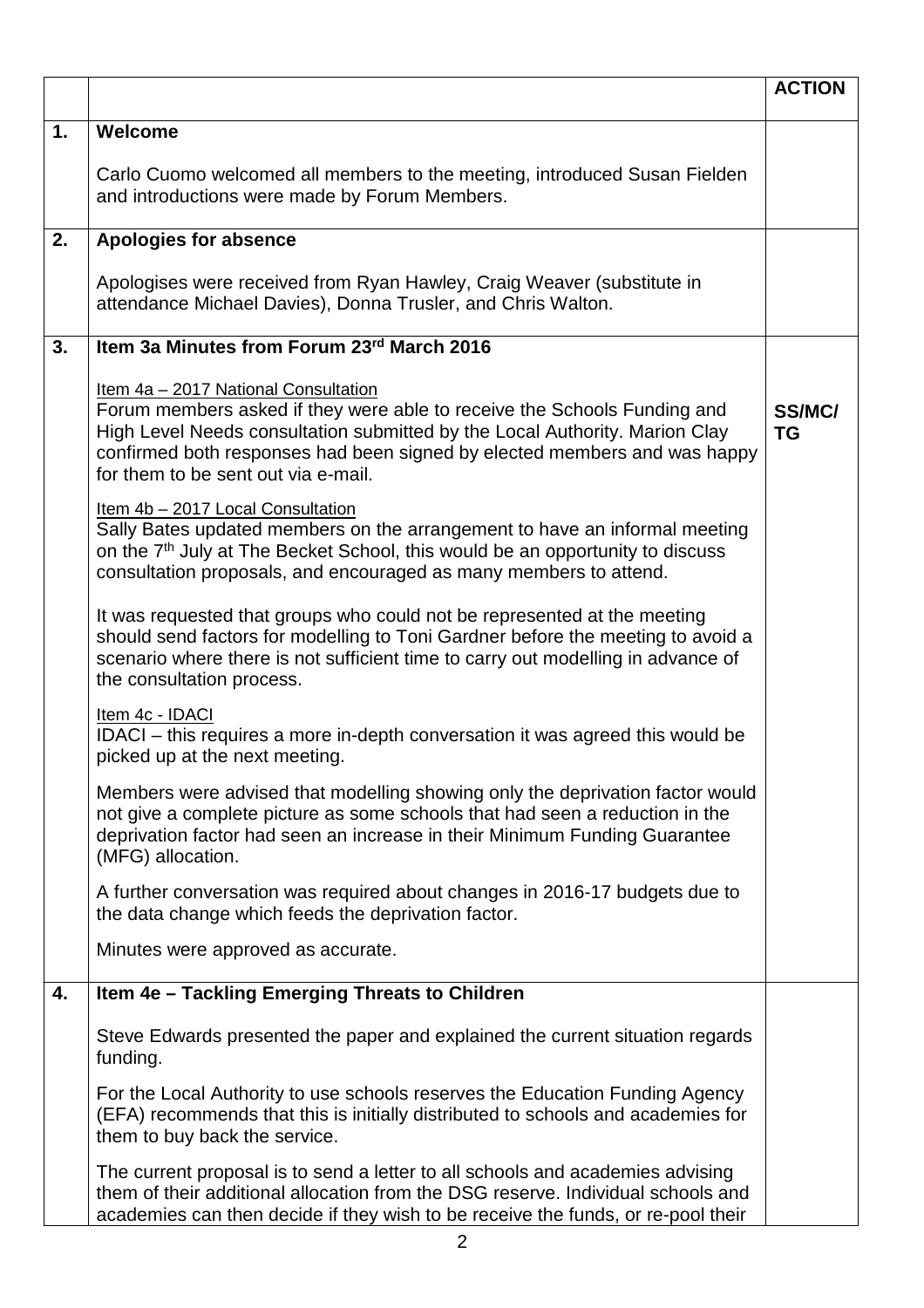| allocation to access the support provided by the 'Tackling Emerging Threats to<br>Children' programme.<br>The disapplication request to allocate extra funds to schools in 2016/17 is<br>awaiting approval from the Secretary of State.<br>Sally Bates supports the proposal and reiterated the importance of the project.<br>Sue Summerscales confirmed this would start from 2016-17 financial year if<br>approved.                                                                                                                                                                                                                                                                                                                                                                                                                                                                                                                                   |               |                |           |
|---------------------------------------------------------------------------------------------------------------------------------------------------------------------------------------------------------------------------------------------------------------------------------------------------------------------------------------------------------------------------------------------------------------------------------------------------------------------------------------------------------------------------------------------------------------------------------------------------------------------------------------------------------------------------------------------------------------------------------------------------------------------------------------------------------------------------------------------------------------------------------------------------------------------------------------------------------|---------------|----------------|-----------|
| Helen Atkins asked what would happen if not all schools and academies agreed<br>to re-pool their allocation. It was agreed we would re-look at the situation once<br>letters had been sent out.                                                                                                                                                                                                                                                                                                                                                                                                                                                                                                                                                                                                                                                                                                                                                         |               |                | <b>SE</b> |
| Recommendation<br>1. The Schools Forum approve the proportionate allocation of the Non ISB<br>Budget Reserve to all schools and academies in Nottinghamshire, with a<br>view to requesting that this is re-pooled to fund the 'Tackling Threats to<br>Children' project                                                                                                                                                                                                                                                                                                                                                                                                                                                                                                                                                                                                                                                                                 |               |                |           |
| Votes for                                                                                                                                                                                                                                                                                                                                                                                                                                                                                                                                                                                                                                                                                                                                                                                                                                                                                                                                               | Votes against | Abstentions    |           |
| 14                                                                                                                                                                                                                                                                                                                                                                                                                                                                                                                                                                                                                                                                                                                                                                                                                                                                                                                                                      | 0             | $\overline{0}$ |           |
|                                                                                                                                                                                                                                                                                                                                                                                                                                                                                                                                                                                                                                                                                                                                                                                                                                                                                                                                                         |               |                |           |
| Item 4a - Central Schools Block Funding 2016-17<br>Paper was presented by Sue Summerscales.<br>Chris Pickering asked if these amounts were absolutely necessary and why<br>they were the same from one year to the next. Sue Summerscales confirmed<br>that these budgets are governed by regulations and the Local Authority is<br>unable to increase budget lines without agreement from the Schools Forum and<br>Secretary of State.<br>Chris Pickering asked if the Local Authority had tried to make savings. Marion<br>Clay confirmed that budgets are constantly reviewed and there are cost<br>pressures in certain areas. Sue Summerscales also mentioned that some of the<br>budgets were just a contribution to a much higher level of spend.<br>Recommendation<br>1. Approve the Authority's application to centrally retain funding within the DSG<br>for the services set out at Appendix A.<br>Votes for<br>Abstentions<br>Votes against |               |                |           |
| 14                                                                                                                                                                                                                                                                                                                                                                                                                                                                                                                                                                                                                                                                                                                                                                                                                                                                                                                                                      | 0             | 0              |           |
|                                                                                                                                                                                                                                                                                                                                                                                                                                                                                                                                                                                                                                                                                                                                                                                                                                                                                                                                                         |               |                |           |
| Item 4b - Schools Budget Final Accounts 2015-16<br>Sue Summerscales presented the paper and explained Appendix A in detail,                                                                                                                                                                                                                                                                                                                                                                                                                                                                                                                                                                                                                                                                                                                                                                                                                             |               |                |           |
| clarifying this was for schools and academies.                                                                                                                                                                                                                                                                                                                                                                                                                                                                                                                                                                                                                                                                                                                                                                                                                                                                                                          |               |                |           |
| Forum members were advised that within the phase 1 of the National Funding<br>Formula Consultation it mentioned that Local Authorities will be able to use the<br>Non ISB reserve in 2017-18 & 2018-19 but there was no indication what would<br>happen from 2019-2020.                                                                                                                                                                                                                                                                                                                                                                                                                                                                                                                                                                                                                                                                                 |               |                |           |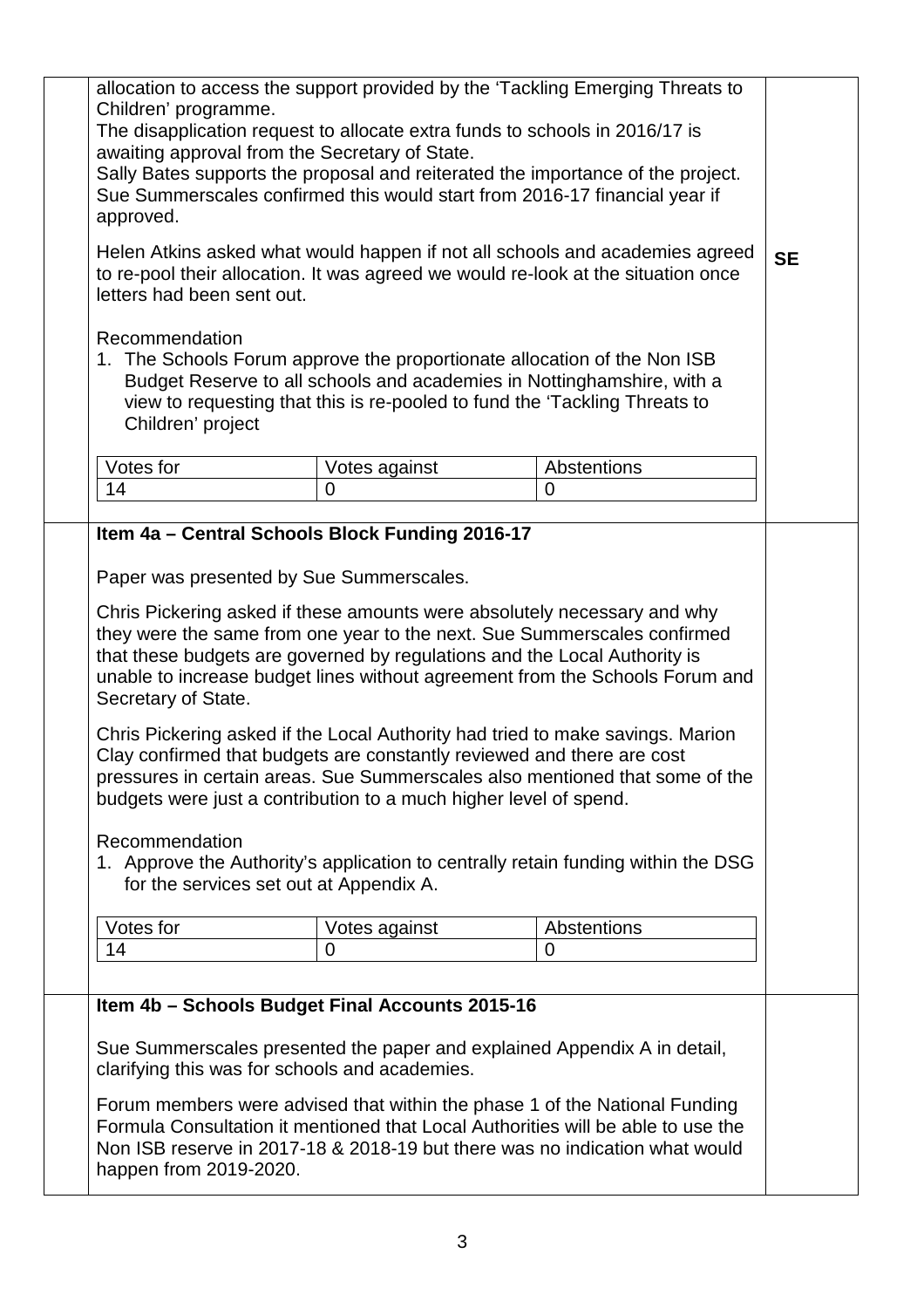| Dick Vasey asked if there was a chance we could lose the reserve, and if that<br>was the case, should the money be given out to schools to be spent on the<br>pupils in schools now?<br>Sue Summerscales suggested this could be looked at as part of the<br>consultation on the local funding formula 2017-18.<br>Recommendation                                                                                                                                                        |           |
|------------------------------------------------------------------------------------------------------------------------------------------------------------------------------------------------------------------------------------------------------------------------------------------------------------------------------------------------------------------------------------------------------------------------------------------------------------------------------------------|-----------|
| 1. Note the contents of this report                                                                                                                                                                                                                                                                                                                                                                                                                                                      |           |
| Report was noted                                                                                                                                                                                                                                                                                                                                                                                                                                                                         |           |
| Item 4c - Analysis of High Needs Block                                                                                                                                                                                                                                                                                                                                                                                                                                                   |           |
| Marion Clay presented a presentation on the use of the 2016/17 High Needs<br>Block to the Forum Members.                                                                                                                                                                                                                                                                                                                                                                                 |           |
| Helen Atkins asked what the £63k was being used for within the 'Management<br>of Actual or Potential Aggression' (MAPA) as it's a sold service.<br>Charles Savage explained that it does not cover the delivery of the service and<br>not all services provided are charged for and that one aspect of the service<br>does make a minimal profit. Charles Savage will find out what income is<br>generated from MAPA training.                                                           | <b>CS</b> |
| Marion Clay reiterated that the High Needs Block is contained and not used to<br>offset Local Authority cost pressures.                                                                                                                                                                                                                                                                                                                                                                  |           |
| Extra work was requested on the Devolved Partnership Funding. It was agreed<br>that this would be discussed at the next meeting.                                                                                                                                                                                                                                                                                                                                                         | <b>MC</b> |
| Dick Vasey commented on the need to review the effectiveness of 'Schools<br>Behaviour and Attendance Partnership' (SBAP)                                                                                                                                                                                                                                                                                                                                                                 |           |
| Michael Davies asked why the transport budget was low compared with an<br>increasing spend. Sue Summerscales explained that the Local Authority is<br>unable to increase the budget line therefore any overspend sits within the Local<br>Authority budget.                                                                                                                                                                                                                              |           |
| Adrienne Allcock queried that Health receives the Education element of pupil<br>funding and asked if 'Education' were receiving anything from Health. Charles<br>Savage agreed with the point raised and confirmed that discussions are<br>currently taking place. Dawn Wigley confirmed discussions were taking place<br>but there was various difficulties unpicking the situation.                                                                                                    |           |
| Dawn Wigley asked about the difference in funding between mainstream high<br>level needs & special school funding and if the descriptors / level of need and<br>funding could be more aligned between the two sectors?<br>Dawn Wigley also asked if funding follows pupils who move into Special schools<br>as Special School budgets are based on pupil numbers on the moderation date.                                                                                                 |           |
| Charles Savage confirmed they had tried to move towards equivalent funding<br>between the maintained sector and special schools. The movement of funding<br>in principle was not a problem but it would also have to work in reverse where a<br>pupil moved from a special school to the mainstream school sector.<br>Discussions have already taken place around top slicing the special budget to<br>help with any in year admissions but that would mean less to distribute up front. |           |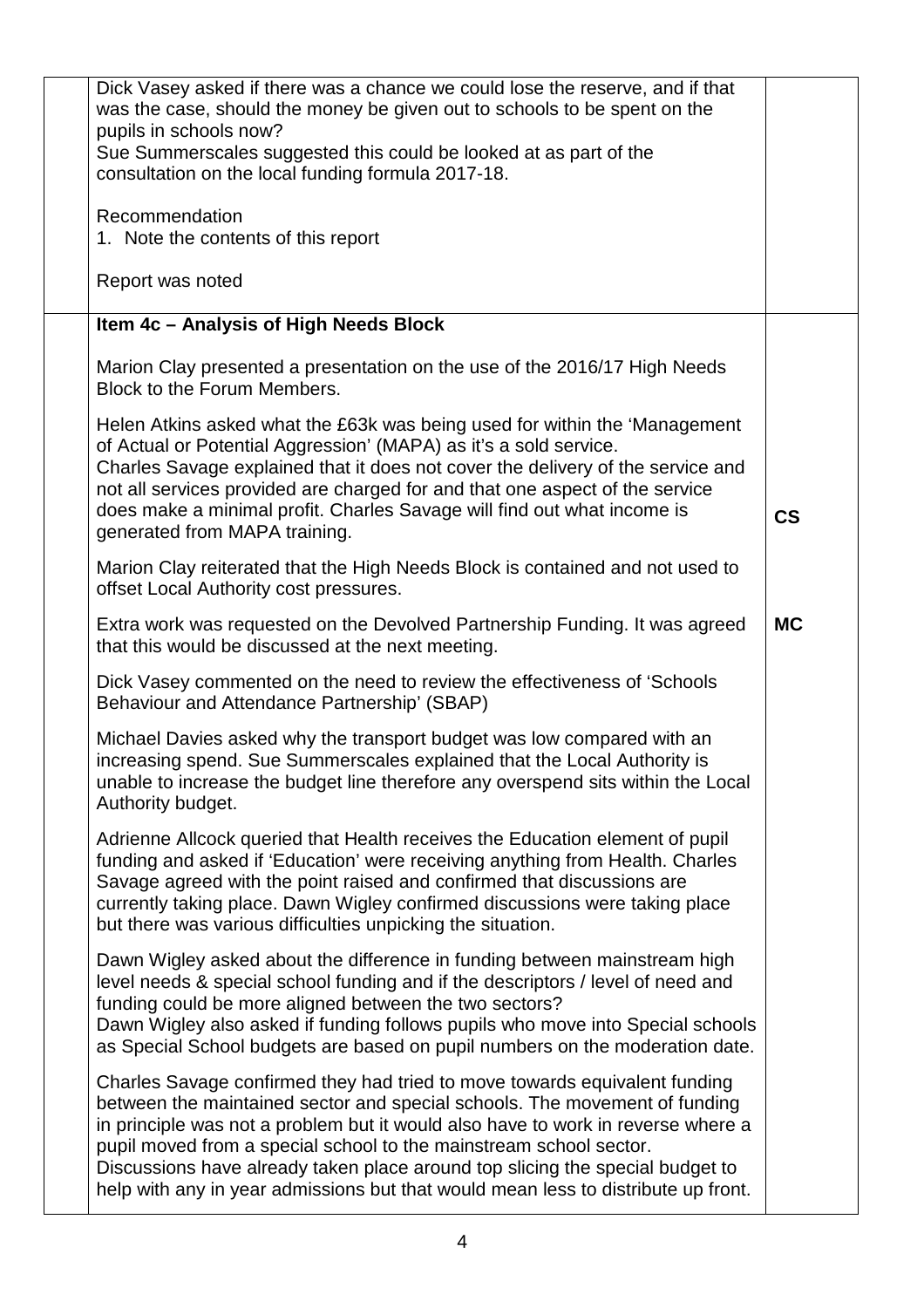|                                                                                                                                                                                                                                                                                                                                                                                                                                                                                                                                                                                                                                                                                                                                                                                                                  | Item 4d - Cost Recovery Mechanism (CRM)                             |                                                                                                                                                                                                                                                                              |              |
|------------------------------------------------------------------------------------------------------------------------------------------------------------------------------------------------------------------------------------------------------------------------------------------------------------------------------------------------------------------------------------------------------------------------------------------------------------------------------------------------------------------------------------------------------------------------------------------------------------------------------------------------------------------------------------------------------------------------------------------------------------------------------------------------------------------|---------------------------------------------------------------------|------------------------------------------------------------------------------------------------------------------------------------------------------------------------------------------------------------------------------------------------------------------------------|--------------|
| Ruth Marriott gave an explanation on how the money is devolved and the<br>mechanics of the Cost Recovery Mechanism (CRM).                                                                                                                                                                                                                                                                                                                                                                                                                                                                                                                                                                                                                                                                                        |                                                                     |                                                                                                                                                                                                                                                                              |              |
| Marion Clay made the point that without claiming full cost recovery all<br>schools/academies are paying for a particular district that is excluding numbers<br>over their quota.                                                                                                                                                                                                                                                                                                                                                                                                                                                                                                                                                                                                                                 |                                                                     |                                                                                                                                                                                                                                                                              |              |
| Louise Regan understands the situation but is very concerned with small<br>schools who have to exclude pupils in extreme circumstances as the financial<br>penalty of full cost recovery would decimate their budget. Adrienne Allcock<br>agreed and proposed a scaling system. It was agreed that in principle further<br>work needs to be commissioned.<br>James McGeachie - this seems a secondary sector problem and schools that<br>are over excluding should be paying money back.<br>Dick Vasey was in agreement with James McGeachie in that permanently<br>excluding pupil is actioned as a last resort. Dick Vasey also explained that there<br>is a cost to providing support to children at the risk of exclusion, but while other<br>schools are over excluding there is a further cost on schools. |                                                                     |                                                                                                                                                                                                                                                                              |              |
| Louise Regan was in agreement that something needs to be in place for<br>schools that are over excluding. Helen Atkins expressed a concern that not all<br>schools are in a partnership and there are wider problems than just financial<br>ones. Initially there was five collective responsibilities, three of which no longer<br>exist. The wider picture needs addressing.                                                                                                                                                                                                                                                                                                                                                                                                                                   |                                                                     |                                                                                                                                                                                                                                                                              |              |
| Louise Regan confirmed the partnership in Ashfield was working, but full cost<br>recovery could see a school penalised for trying to help another to avoid<br>exclusions. It was agreed that the Local Authority would need to look at<br>individual cases.<br>School forum members elected to take a vote on implementing a full cost                                                                                                                                                                                                                                                                                                                                                                                                                                                                           |                                                                     |                                                                                                                                                                                                                                                                              |              |
|                                                                                                                                                                                                                                                                                                                                                                                                                                                                                                                                                                                                                                                                                                                                                                                                                  | recovery mechanism for the Secondary sector.                        |                                                                                                                                                                                                                                                                              |              |
| Votes for                                                                                                                                                                                                                                                                                                                                                                                                                                                                                                                                                                                                                                                                                                                                                                                                        | Votes against                                                       | Abstentions                                                                                                                                                                                                                                                                  |              |
| 14                                                                                                                                                                                                                                                                                                                                                                                                                                                                                                                                                                                                                                                                                                                                                                                                               | $\overline{0}$                                                      | 0                                                                                                                                                                                                                                                                            |              |
| Votes for<br>14                                                                                                                                                                                                                                                                                                                                                                                                                                                                                                                                                                                                                                                                                                                                                                                                  | Votes against<br>$\overline{0}$                                     | Louise Regan proposed the full cost recovery should not be a retrospective<br>charge but effective one week from the advisory letter that will be sent out by<br>the Local Authority. Proposal was seconded by Dick Vasey and Helen Atkins.<br>Abstentions<br>$\overline{0}$ |              |
|                                                                                                                                                                                                                                                                                                                                                                                                                                                                                                                                                                                                                                                                                                                                                                                                                  | Work to be arranged to look at the primary cost recovery mechanism. |                                                                                                                                                                                                                                                                              | <b>MC/KH</b> |
| Item 4f - Trade Union Facilities                                                                                                                                                                                                                                                                                                                                                                                                                                                                                                                                                                                                                                                                                                                                                                                 |                                                                     |                                                                                                                                                                                                                                                                              |              |
| Paper was presented by Marion Clay                                                                                                                                                                                                                                                                                                                                                                                                                                                                                                                                                                                                                                                                                                                                                                               |                                                                     |                                                                                                                                                                                                                                                                              |              |
| Sally Bates declared a conflict of interest and left the meeting while the<br>business item was discussed.                                                                                                                                                                                                                                                                                                                                                                                                                                                                                                                                                                                                                                                                                                       |                                                                     |                                                                                                                                                                                                                                                                              |              |
|                                                                                                                                                                                                                                                                                                                                                                                                                                                                                                                                                                                                                                                                                                                                                                                                                  |                                                                     | Joe Jefferies suggested that Trade Union de-delegation amounts should be<br>£1.00 for secondary schools and lower for primary schools. Forum Members                                                                                                                         | <b>LF/TG</b> |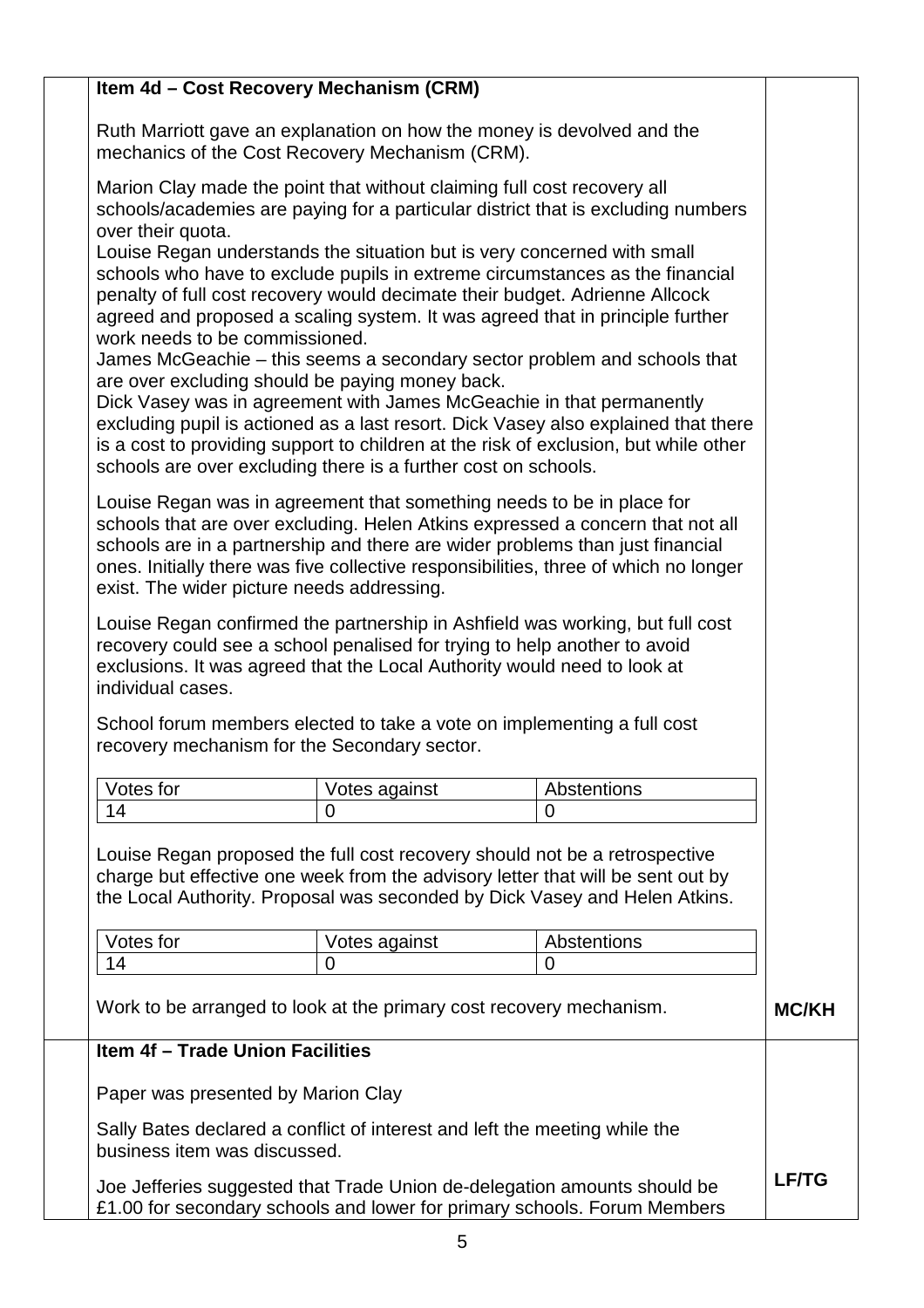| advised this could not be action for financial year 2016-17 but will be worked on<br>for 2017-18.                                                                                                                                                                                                                                                                                                                             |                    |                               |              |
|-------------------------------------------------------------------------------------------------------------------------------------------------------------------------------------------------------------------------------------------------------------------------------------------------------------------------------------------------------------------------------------------------------------------------------|--------------------|-------------------------------|--------------|
| Chris Pickering requested a further financial breakdown of the Trade Union<br>budget for the September meeting.                                                                                                                                                                                                                                                                                                               |                    |                               | <b>MC/LF</b> |
| Dick Vasey left the meeting.                                                                                                                                                                                                                                                                                                                                                                                                  |                    |                               |              |
| Recommendation/s<br>1. The Schools Forum note the contents of the report.<br>2. A briefing is provided to Schools Forum, pending any revisions to the<br>guidance by the DfE<br>3. An annual report on the use of Trade Union Facilities funding, including<br>how union rep's time has been used to the benefit of good employee<br>relations in Nottinghamshire schools, is provided to Schools Forum.<br>Report was noted. |                    |                               |              |
| Item 4h - Heads Count                                                                                                                                                                                                                                                                                                                                                                                                         |                    |                               |              |
| Paper was presented by Adrienne Allcock.                                                                                                                                                                                                                                                                                                                                                                                      |                    |                               |              |
| Recommendation/s<br>1. Note the contents of the report.<br>2. Agree to make an allocation to Heads Count of £37,950 in 2016/17 from<br>the DSG underspend.                                                                                                                                                                                                                                                                    |                    |                               |              |
| Votes for<br>13                                                                                                                                                                                                                                                                                                                                                                                                               | Votes against<br>0 | Abstentions<br>$\overline{0}$ |              |
| Item 4g - Schools Forum Membership 2016-17<br>Paper was presented by Sue Summerscales.<br>Sally Bates asked if school business managers were able to represent<br>areas/sectors.<br>Susan Fielden confirmed any members of leadership team can represent, with<br>agreement from head teachers. Forum may wish to keep an eye on the overall<br>balance of membership.                                                        |                    |                               |              |
| Recommendation/s<br>1. Note the contents of the report.<br>2. Agrees to the membership as set out in paragraph 3 of the report.<br>Votes for<br>Abstentions<br>Votes against                                                                                                                                                                                                                                                  |                    |                               |              |
| 13                                                                                                                                                                                                                                                                                                                                                                                                                            | $\overline{0}$     | 0                             |              |
|                                                                                                                                                                                                                                                                                                                                                                                                                               |                    |                               |              |
| Item 4i - Funding Working Group<br>James McGeachie advised that an informal meeting had been arranged at The<br>Becket School for the 7 <sup>th</sup> July to discuss consultation proposals, and<br>encouraged all members to attend. James requested that members who were                                                                                                                                                  |                    |                               |              |